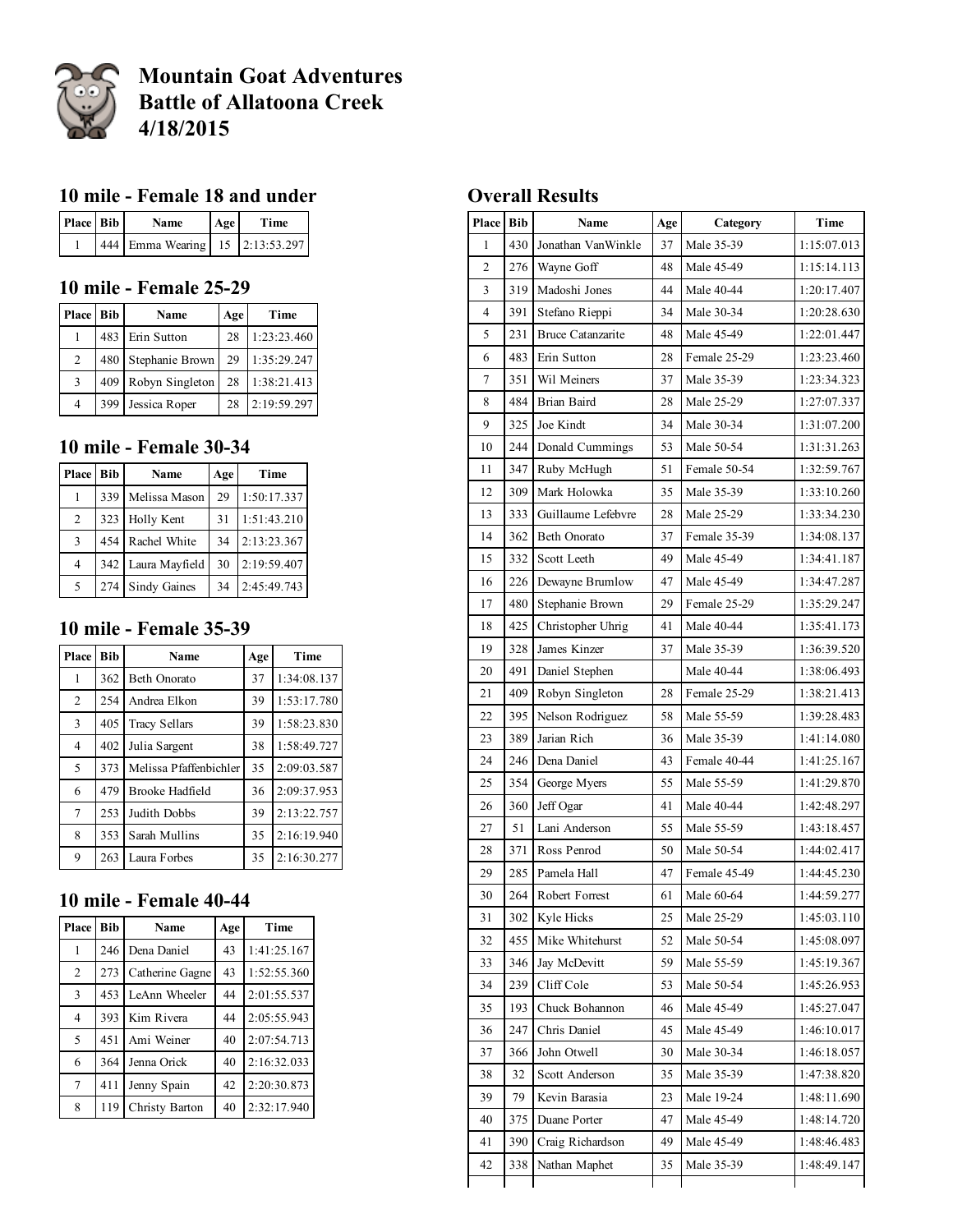#### 10 mile - Female 45-49

| Place Bib | Name               | Age | Time        |
|-----------|--------------------|-----|-------------|
|           | 285 Pamela Hall    | 47  | 1:44:45.230 |
| 2         | 245 Patricia Cuomo | 48  | 1:52:30.723 |
| 3         | 286 Eve Hall       | 49  | 2:07:01.030 |
| 4         | 434 Lisa Wearing   | 48  | 2:09:22.390 |
| 5         | 376 Karissa Porter | 47  | 2:15:50.650 |

## 10 mile - Female 50-54

| Place Bib | Name                              | Age | Time           |
|-----------|-----------------------------------|-----|----------------|
|           | 347 Ruby McHugh 51 1:32:59.767    |     |                |
|           | 305 Leah Hinnefeld 50 1:57:31.260 |     |                |
|           | 352 Marlene Milz                  |     | 53 2:06:01.290 |

## 10 mile - Female 55-59

| Place Bib | <b>Name</b>                          | Age | Time           |
|-----------|--------------------------------------|-----|----------------|
|           | 418 Margaret Taylor                  |     | 59 2:05:18.863 |
|           | 228 Joyce Buchleitner 56 2:15:37.437 |     |                |

## 10 mile - Male 18 and under

| Place Bib | Name                              | Age | Time |
|-----------|-----------------------------------|-----|------|
|           | 208 Andrew Bramlett 9 3:00:24.793 |     |      |

#### 10 mile - Male 19-24

| Place Bib | <b>Name</b>                     | Age | <b>Time</b> |
|-----------|---------------------------------|-----|-------------|
|           | 79 Kevin Barasia 23 1:48:11.690 |     |             |

## 10 mile - Male 25-29

| Place Bib |    | Name                   | Age | Time        |
|-----------|----|------------------------|-----|-------------|
|           |    | 484 Brian Baird        | 28  | 1:27:07.337 |
| 2         |    | 333 Guillaume Lefebvre | 28  | 1:33:34.230 |
| 3         |    | 302 Kyle Hicks         | 25  | 1:45:03.110 |
| 4         |    | 356 Thomas Nelson      | 29  | 1:49:13.780 |
|           | 78 | Kenneth Balla          | 28  | 2:09:51.380 |

### 10 mile - Male 30-34

| Place Bib      |     | Name                 | Age | Time        |
|----------------|-----|----------------------|-----|-------------|
|                | 391 | Stefano Rieppi       | 34  | 1:20:28.630 |
| $\mathfrak{D}$ |     | 325 Joe Kindt        | 34  | 1:31:07.200 |
| 3              |     | 366 John Otwell      | 30  | 1:46:18.057 |
| 4              | 414 | <b>Trevor Startt</b> | 30  | 1:58:44.463 |
| 5              | 243 | Sean McCarthy        | 33  | 2:01:02.437 |

| 43 |     | 396 Marcos Rodriguez   | 46 | Male 45-49          | 1:49:11.950 |
|----|-----|------------------------|----|---------------------|-------------|
| 44 | 356 | Thomas Nelson          | 29 | Male 25-29          | 1:49:13.780 |
| 45 | 283 | Arthur Haber           | 51 | Male 50-54          | 1:49:47.450 |
| 46 | 398 | <b>Rhett Rogers</b>    | 50 | Male 50-54          | 1:49:59.483 |
| 47 | 339 | Melissa Mason          | 29 | Female 30-34        | 1:50:17.337 |
| 48 | 385 | Mikel Reed             | 50 | Male 50-54          | 1:51:19.790 |
| 49 | 478 | Rob Boice              | 60 | Male 60-64          | 1:51:33.927 |
| 50 | 323 | Holly Kent             | 31 | Female 30-34        | 1:51:43.210 |
| 51 | 401 | Jason Russell          | 42 | Male 40-44          | 1:51:54.300 |
| 52 | 419 | <b>Steve Thomas</b>    | 50 | Male 50-54          | 1:52:01.807 |
| 53 | 245 | Patricia Cuomo         | 48 | Female 45-49        | 1:52:30.723 |
| 54 | 273 | Catherine Gagne        | 43 | Female 40-44        | 1:52:55.360 |
| 55 | 254 | Andrea Elkon           | 39 | Female 35-39        | 1:53:17.780 |
| 56 | 427 | Steve Urken            | 50 | Male 50-54          | 1:53:18.013 |
| 57 | 407 | Marlin Shelley         | 66 | Male 65-69          | 1:54:51.253 |
| 58 | 365 | Shigeru Osawa          | 57 | Male 55-59          | 1:55:00.217 |
| 59 | 103 | Anthony Barchitta      | 45 | Male 45-49          | 1:55:55.560 |
| 60 | 232 | Jeremy Clark           | 38 | Male 35-39          | 1:56:05.640 |
| 61 | 308 | Mark Hodgdon           | 48 | Male 45-49          | 1:57:17.150 |
| 62 | 305 | Leah Hinnefeld         | 50 | Female 50-54        | 1:57:31.260 |
| 63 | 462 | Stephen Wood           | 40 | Male 40-44          | 1:58:10.933 |
| 64 | 405 | <b>Tracy Sellars</b>   | 39 | Female 35-39        | 1:58:23.830 |
| 65 | 414 | <b>Trevor Startt</b>   | 30 | Male 30-34          | 1:58:44.463 |
| 66 | 402 | Julia Sargent          | 38 | Female 35-39        | 1:58:49.727 |
| 67 | 377 | Mark Prater            | 48 | Male 45-49          | 1:59:08.243 |
| 68 | 255 | Dan Ellithorp          | 60 | Male 60-64          | 1:59:20.367 |
| 69 | 487 | Greg Allen             | 53 | Male 50-54          | 2:01:01.050 |
| 70 | 243 | Sean McCarthy          | 33 | Male 30-34          | 2:01:02.437 |
| 71 | 453 | LeAnn Wheeler          | 44 | Female 40-44        | 2:01:55.537 |
| 72 | 202 | Michael Brake          | 36 | Male 35-39          | 2:04:39.487 |
| 73 | 418 | Margaret Taylor        | 59 | Female 55-59        | 2:05:18.863 |
| 74 | 393 | Kim Rivera             | 44 | Female 40-44        | 2:05:55.943 |
| 75 | 370 | <b>Brian Patterson</b> | 38 | Male 35-39          | 2:05:56.500 |
| 76 | 352 | Marlene Milz           | 53 | Female 50-54        | 2:06:01.290 |
| 77 | 286 | Eve Hall               | 49 | Female 45-49        | 2:07:01.030 |
| 78 | 451 | Ami Weiner             | 40 | Female 40-44        | 2:07:54.713 |
| 79 | 315 | David Jensen           | 52 | Male 50-54          | 2:08:54.300 |
| 80 | 373 | Melissa Pfaffenbichler | 35 | Female 35-39        | 2:09:03.587 |
| 81 | 434 | Lisa Wearing           | 48 | Female 45-49        | 2:09:22.390 |
| 82 | 479 | Brooke Hadfield        | 36 | Female 35-39        | 2:09:37.953 |
| 83 | 78  | Kenneth Balla          | 28 | Male 25-29          | 2:09:51.380 |
| 84 | 310 | Gary Holt              | 53 | Male 50-54          | 2:12:18.510 |
| 85 | 253 | Judith Dobbs           | 39 | Female 35-39        | 2:13:22.757 |
| 86 | 454 | Rachel White           | 34 | Female 30-34        | 2:13:23.367 |
| 87 | 444 | Emma Wearing           | 15 | Female 18 and under | 2:13:53.297 |
| 88 | 228 | Joyce Buchleitner      | 56 | Female 55-59        | 2:15:37.437 |
| 89 | 376 | Karissa Porter         | 47 | Female 45-49        | 2:15:50.650 |
| 90 | 353 | Sarah Mullins          | 35 | Female 35-39        | 2:16:19.940 |
| 91 | 263 | Laura Forbes           | 35 | Female 35-39        | 2:16:30.277 |
| 92 | 364 | Jenna Orick            | 40 | Female 40-44        | 2:16:32.033 |
| 93 | 399 | Jessica Roper          | 28 | Female 25-29        | 2:19:59.297 |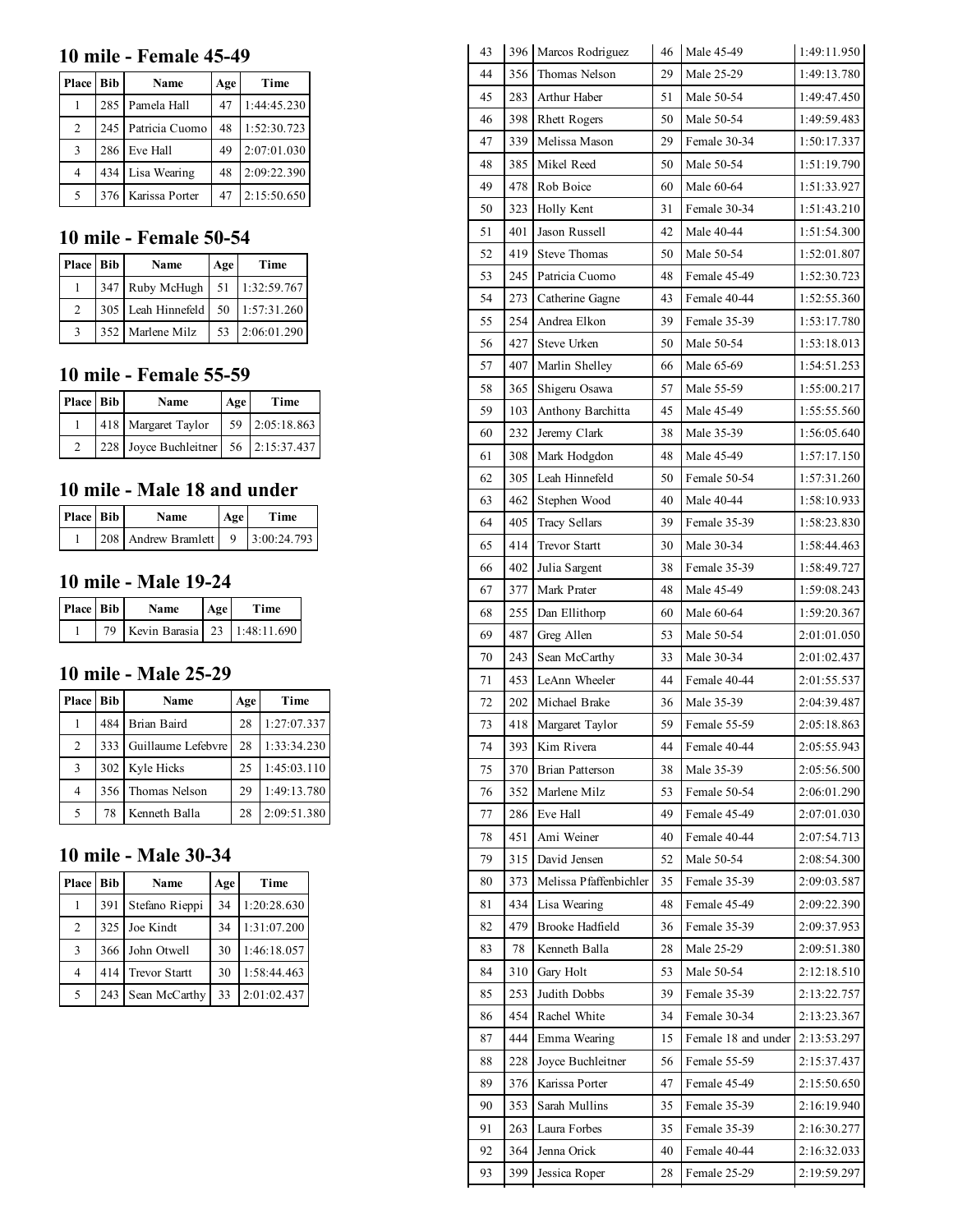## 10 mile - Male 35-39

| Place          | <b>Bib</b> | <b>Name</b>        | Age | Time        |
|----------------|------------|--------------------|-----|-------------|
| 1              | 430        | Jonathan VanWinkle | 37  | 1:15:07.013 |
| $\overline{2}$ | 351        | Wil Meiners        | 37  | 1:23:34.323 |
| 3              | 309        | Mark Holowka       | 35  | 1:33:10.260 |
| 4              | 328        | James Kinzer       | 37  | 1:36:39.520 |
| 5              | 389        | Jarian Rich        | 36  | 1:41:14.080 |
| 6              | 32         | Scott Anderson     | 35  | 1:47:38.820 |
| 7              | 338        | Nathan Maphet      | 35  | 1:48:49.147 |
| 8              | 232        | Jeremy Clark       | 38  | 1:56:05.640 |
| 9              | 202        | Michael Brake      | 36  | 2:04:39.487 |
| 10             | 370        | Brian Patterson    | 38  | 2:05:56.500 |
| 11             | 486        | Brian Black        | 35  | 2:19:59.920 |

## 10 mile - Male 40-44

| Place Bib      |     | <b>Name</b>       | Age | Time        |
|----------------|-----|-------------------|-----|-------------|
|                |     | 319 Madoshi Jones | 44  | 1:20:17.407 |
| $\overline{2}$ | 425 | Christopher Uhrig | 41  | 1:35:41.173 |
| 3              | 491 | Daniel Stephen    |     | 1:38:06.493 |
| $\overline{4}$ | 360 | Jeff Ogar         | 41  | 1:42:48.297 |
| 5              | 401 | Jason Russell     | 42  | 1:51:54.300 |
| 6              | 462 | Stephen Wood      | 40  | 1:58:10.933 |
| 7              | 363 | Geoffrey Orick    | 42  | 2:21:13.927 |

### 10 mile - Male 45-49

| Place          | <b>Bib</b> | Name                     | Age | Time        |
|----------------|------------|--------------------------|-----|-------------|
| 1              | 276        | Wayne Goff               | 48  | 1:15:14.113 |
| $\overline{2}$ | 231        | <b>Bruce Catanzarite</b> | 48  | 1:22:01.447 |
| 3              | 332        | Scott Leeth              | 49  | 1:34:41.187 |
| $\overline{4}$ | 226        | Dewayne Brumlow          | 47  | 1:34:47.287 |
| 5              | 193        | Chuck Bohannon           | 46  | 1:45:27.047 |
| 6              | 247        | Chris Daniel             | 45  | 1:46:10.017 |
| 7              | 375        | Duane Porter             | 47  | 1:48:14.720 |
| 8              | 390        | Craig Richardson         | 49  | 1:48:46.483 |
| 9              | 396        | Marcos Rodriguez         | 46  | 1:49:11.950 |
| 10             | 103        | Anthony Barchitta        | 45  | 1:55:55.560 |
| 11             | 308        | Mark Hodgdon             | 48  | 1:57:17.150 |
| 12             | 377        | Mark Prater              | 48  | 1:59:08.243 |
| 13             | 284        | Rick Hall                | 49  | 2:37:49.640 |
| 14             | 215        | Lewis P Bramlett         | 47  | 3:00:49.113 |

| 94  | 342 | Laura Mayfield      | 30 | Female 30-34      | 2:19:59.407 |
|-----|-----|---------------------|----|-------------------|-------------|
| 95  | 486 | Brian Black         | 35 | Male 35-39        | 2:19:59.920 |
| 96  | 411 | Jenny Spain         | 42 | Female 40-44      | 2:20:30.873 |
| 97  | 363 | Geoffrey Orick      | 42 | Male 40-44        | 2:21:13.927 |
| 98  | 481 | Bryan Church        | 55 | Male 55-59        | 2:31:00.953 |
| 99  | 119 | Christy Barton      | 40 | Female 40-44      | 2:32:17.940 |
| 100 | 284 | Rick Hall           | 49 | Male 45-49        | 2:37:49.640 |
| 101 | 274 | <b>Sindy Gaines</b> | 34 | Female 30-34      | 2:45:49.743 |
| 102 | 208 | Andrew Bramlett     | 9  | Male 18 and under | 3:00:24.793 |
| 103 | 215 | Lewis P Bramlett    | 47 | Male 45-49        | 3:00:49.113 |
| 104 | 317 | David Johnson       | 50 | Male 50-54        | 3:09:52.453 |